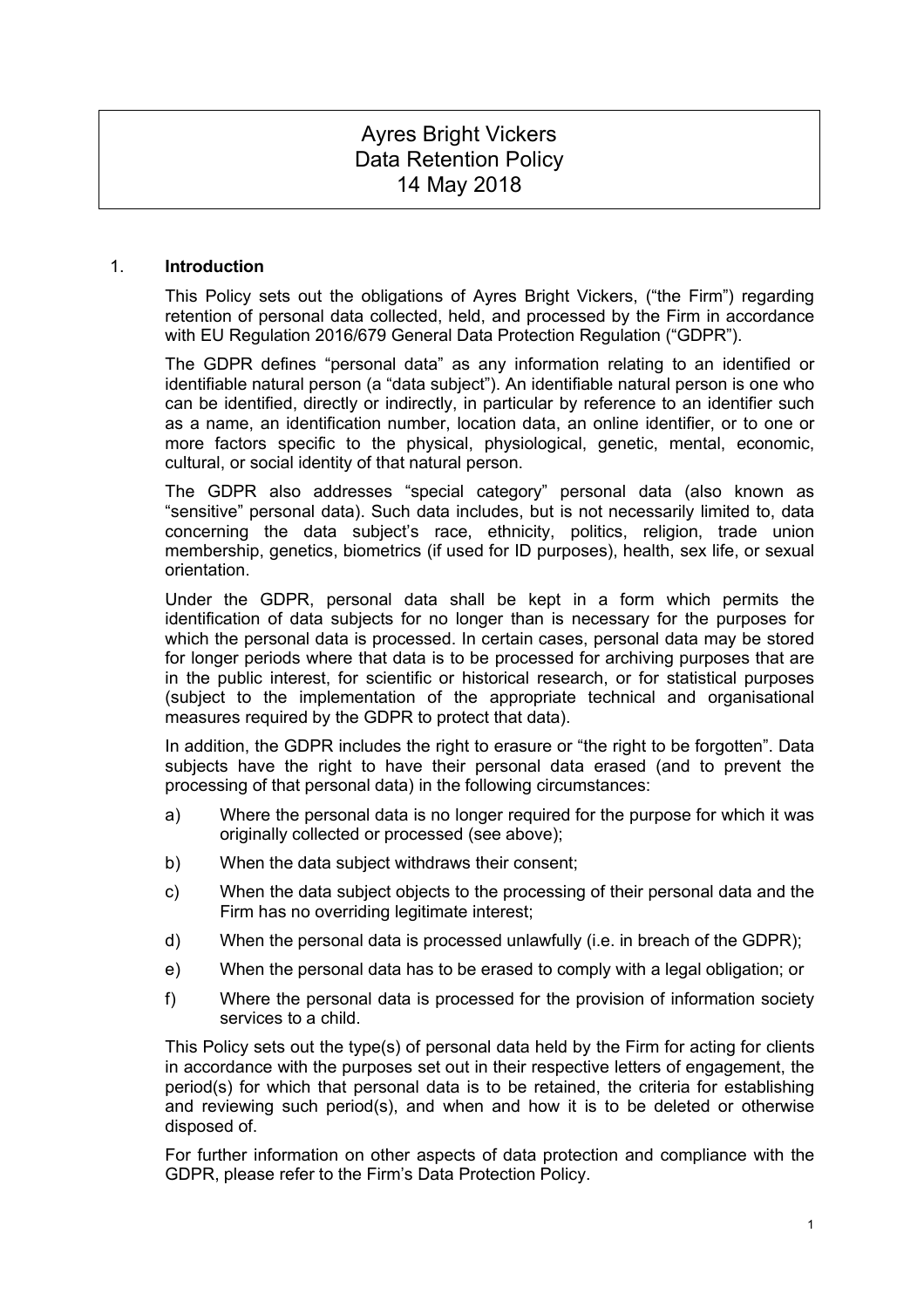# 2. **Aims and Objectives**

- 2.1 The primary aim of this Policy is to set out limits for the retention of personal data and to ensure that those limits, as well as further data subject rights to erasure, are complied with. By extension, this Policy aims to ensure that the Firm complies fully with its obligations and the rights of data subjects under the GDPR.
- 2.2 In addition to safeguarding the rights of data subjects under the GDPR, by ensuring that excessive amounts of data are not retained by the Firm, this Policy also aims to improve the speed and efficiency of managing data.

# 3. **Scope**

- 3.1 This Policy applies to all personal data held by the Firm.
- 3.2 Personal data, as held by the Firm is stored in the following ways and in the following locations:
- a) The Firm's servers, located in 36 Crescent Road, Worthing, West Sussex, BN11 1RL;
- b) Laptop computers and other mobile devices provided by the Firm to its employees;
- c) Computers and mobile devices owned by employees, agents, and subcontractors used in accordance with the Firm's Bring Your Own Device ("BYOD") Policy;
- d) Physical records stored at 36 Crescent Road, Worthing, West Sussex, BN11 1RL;

# 4. **Data Subject Rights and Data Integrity**

All personal data held by the Firm is held in accordance with the requirements of the GDPR and data subjects' rights thereunder, as set out in the Firm's Data Protection Policy.

- 4.1 Data subjects are kept fully informed of their rights, of what personal data the Firm holds about them, how that personal data is used as set out in Parts 12 and 13 of the Firm's Data Protection Policy, and how long the Firm will hold that personal data (or, if no fixed retention period can be determined, the criteria by which the retention of the data will be determined).
- 4.2 Data subjects are given control over their personal data held by the Firm including the right to have incorrect data rectified, the right to request that their personal data be deleted or otherwise disposed of (notwithstanding the retention periods otherwise set by this Data Retention Policy), the right to restrict the Firm's use of their personal data, and further rights relating to automated decision-making and profiling, as set out in Parts 14 to 17 of the Firm's Data Protection Policy.

#### 5. **Technical and Organisational Data Security Measures**

5.1 The following technical measures are in place within the Firm to protect the security of personal data. Please refer to Parts 19 to 26 of the Firm's Data Protection Policy for further details: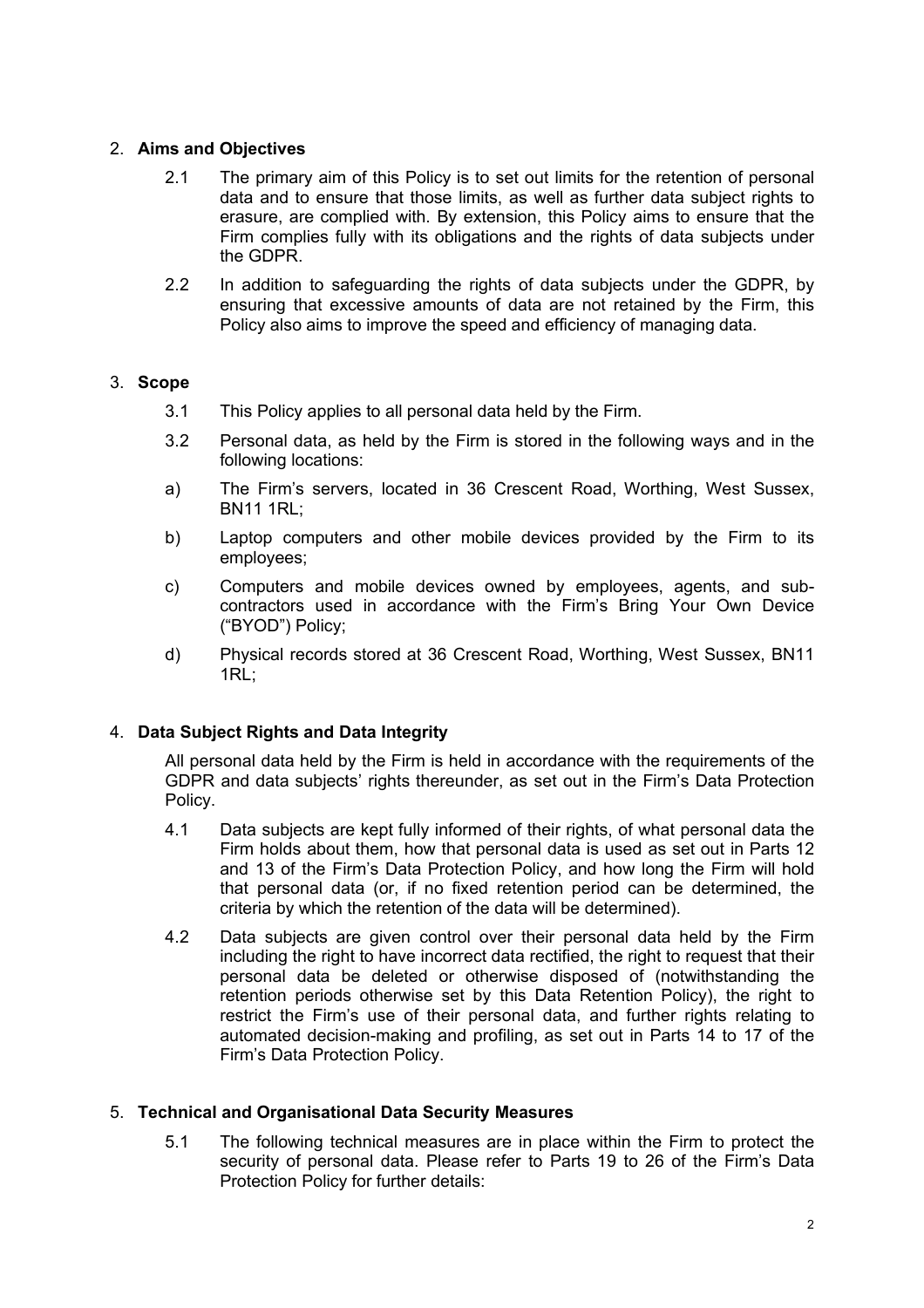- a) All emails containing personal data must be encrypted;
- b) All emails containing personal data must be marked "confidential";
- c) Personal data may only be transmitted over secure networks;
- d) Personal data may not be transmitted over a wireless network if there is a reasonable wired alternative;
- e) Personal data contained in the body of an email, whether sent or received, should be copied from the body of that email and stored securely. The email itself and associated temporary files should be deleted;
- f) Where personal data is to be sent by facsimile transmission the recipient should be informed in advance and should be waiting to receive it;
- g) Where personal data is to be transferred in hardcopy form, it should be passed directly to the recipient or sent using Royal Mail or other approved Postal Service;
- h) All personal data transferred physically should be transferred in a suitable container marked "confidential";
- i) No personal data may be shared informally and if access is required to any personal data, such access should be formally requested from Andrew Dalglish.
- j) All hardcopies of personal data, along with any electronic copies stored on physical media should be stored securely;
- k) No personal data may be transferred to any employees, agents, contractors, or other parties, whether such parties are working on behalf of the Firm or not, without authorisation;
- l) Personal data must be handled with care at all times and should not be left unattended or on view;
- m) Computers used to view personal data must always be locked before being left unattended;
- n) No personal data should be stored on any mobile device, whether such device belongs to the Firm or otherwise without the formal written approval of Andrew Dalglish and then strictly in accordance with all instructions and limitations described at the time the approval is given, and for no longer than is absolutely necessary;
- o) No personal data should be transferred to any device personally belonging to an employee and personal data may only be transferred to devices belonging to agents, contractors, or other parties working on behalf of the Firm where the party in question has agreed to comply fully with the Firm's Data Protection Policy and the GDPR;
- p) All personal data stored electronically should be backed up daily with backups stored offsite. All backups should be encrypted;
- q) All electronic copies of personal data should be stored securely using passwords and encryption;
- r) All passwords used to protect personal data should be changed regularly and should must be secure;
- s) Under no circumstances should any passwords be written down or shared. If a password is forgotten, it must be reset using the applicable method. IT staff do not have access to passwords;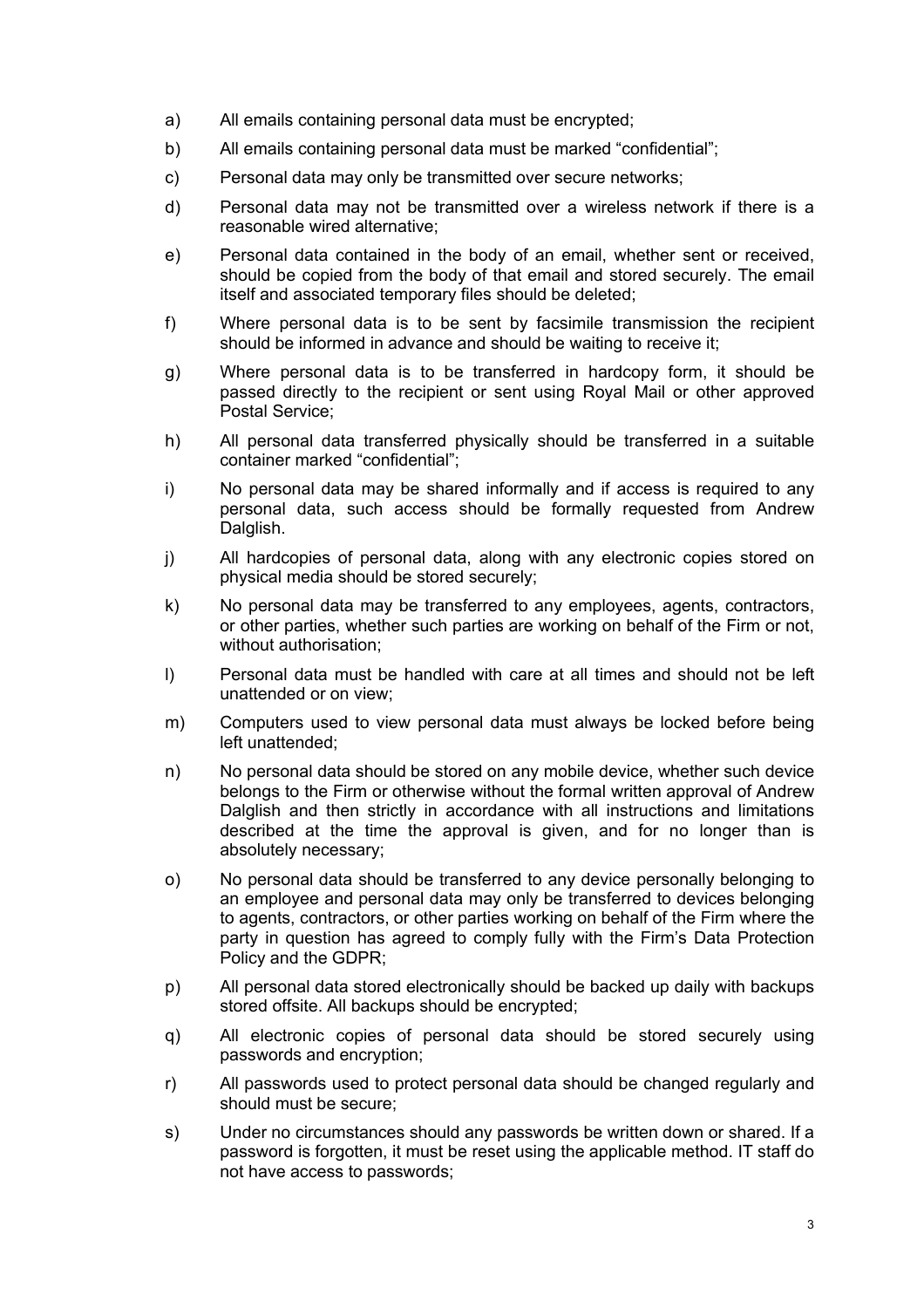- t) All software should be kept up-to-date. Security-related updates should be installed as soon as reasonably possible after becoming available;
- u) No software may be installed on any Firm-owned computer or device without approval; and
- v) Where personal data held by the Firm is used for marketing purposes, it shall be the responsibility of Andrew Dalglish to ensure that the appropriate consent is obtained and that no data subjects have opted out, whether directly or via a third-party service such as the TPS.
- 5.2 The following organisational measures are in place within the Firm to protect the security of personal data. Please refer to Part 24 of the Firm's Data Protection Policy for further details:
- a) All employees and other parties working on behalf of the Firm shall be made fully aware of both their individual responsibilities and the Firm's responsibilities under the GDPR and under the Firm's Data Protection Policy;
- b) Only employees and other parties working on behalf of the Firm that need access to, and use of, personal data in order to perform their work shall have access to personal data held by the Firm;
- c) All employees and other parties working on behalf of the Firm handling personal data will be appropriately trained to do so;
- d) All employees and other parties working on behalf of the Firm handling personal data will be appropriately supervised;
- e) All employees and other parties working on behalf of the Firm handling personal data should exercise care and caution when discussing any work relating to personal data at all times;
- f) Methods of collecting, holding, and processing personal data shall be regularly evaluated and reviewed;
- g) The performance of those employees and other parties working on behalf of the Firm handling personal data shall be regularly evaluated and reviewed;
- h) All employees and other parties working on behalf of the Firm handling personal data will be bound by contract to comply with the GDPR and the Firm's Data Protection Policy;
- i) All agents, contractors, or other parties working on behalf of the Firm handling personal data must ensure that any and all relevant employees are held to the same conditions as those relevant employees of the Firm arising out of the GDPR and the Firm's Data Protection Policy;
- j) Where any agent, contractor or other party working on behalf of the Firm handling personal data fails in their obligations under the GDPR and/or the Firm's Data Protection Policy, that party shall indemnify and hold harmless the Firm against any costs, liability, damages, loss, claims or proceedings which may arise out of that failure.

#### 6. **Data Disposal**

Upon the expiry of the data retention periods set out below in Part 7 of this Policy, or when a data subject exercises their right to have their personal data erased, personal data shall be deleted, destroyed, or otherwise disposed of as follows: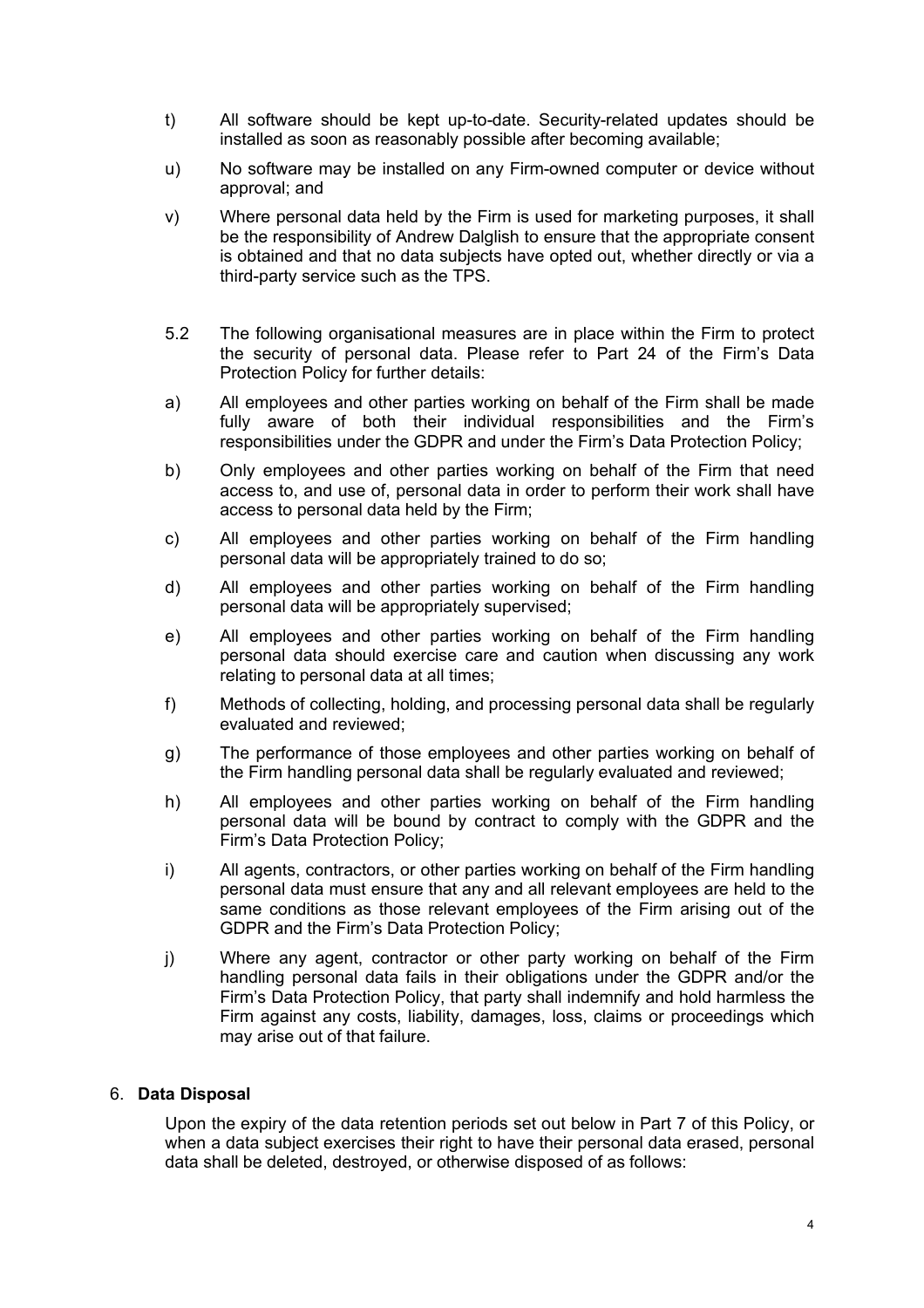- 6.1 Personal data stored electronically (including any and all backups thereof) shall be deleted securely using the Gutmann algorithm or by overwriting with a cryptographically secure random number stream;
- 6.2 Personal data stored in hardcopy form shall be shredded and recycled;

## 7. **Data Retention**

- 7.1 As stated above, and as required by law, the Firm shall not retain any personal data for any longer than is necessary in light of the purpose(s) for which that data is collected, held, and processed.
- 7.2 Different types of personal data, used for different purposes, will necessarily be retained for different periods **(**and its retention periodically reviewed), as set out below.
- 7.3 When establishing and/or reviewing retention periods, the following shall be taken into account:
- a) The objectives and requirements of the Firm;
- b) The type of personal data in question;
- c) The purpose(s) for which the data in question is collected, held, and processed;
- d) The Firm's legal basis for collecting, holding, and processing that data;
- e) The category or categories of data subject to whom the data relates;
- 7.4 If a precise retention period cannot be fixed for a particular type of data, criteria shall be established by which the retention of the data will be determined, thereby ensuring that the data in question, and the retention of that data, can be regularly reviewed against those criteria.
- 7.5 Notwithstanding the following defined retention periods, certain personal data may be deleted or otherwise disposed of prior to the expiry of its defined retention period where a decision is made within the Firm to do so (whether in response to a request by a data subject or otherwise).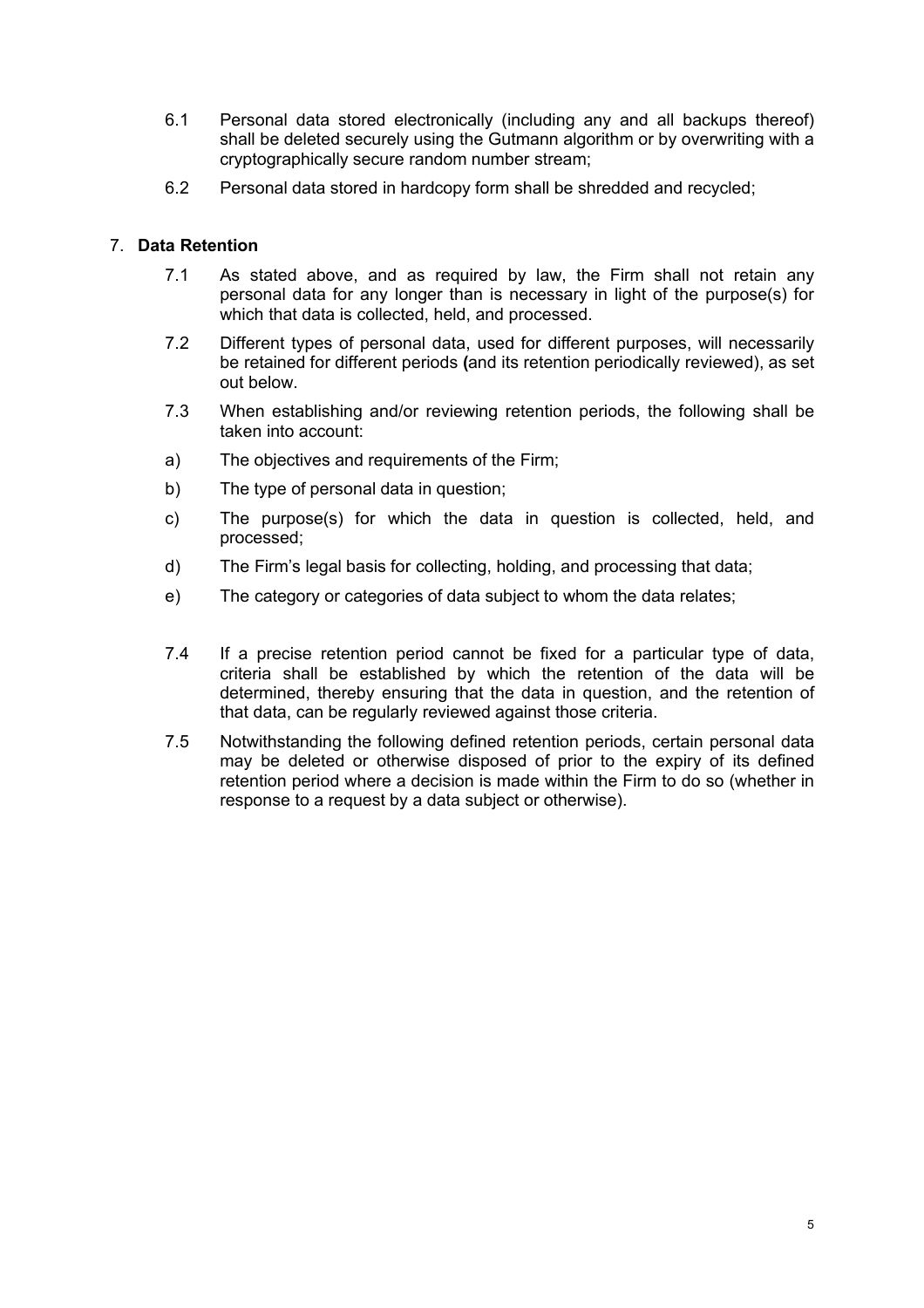| Data Ref.                             | <b>Type of Data</b>                               | <b>Purpose of Data</b>                                                                                              | <b>Review Period</b> | <b>Retention Period</b><br>or Criteria                          | <b>Comments</b>                                                |
|---------------------------------------|---------------------------------------------------|---------------------------------------------------------------------------------------------------------------------|----------------------|-----------------------------------------------------------------|----------------------------------------------------------------|
| Accounts and<br><b>Audit Files</b>    | Financial and<br>personal data                    | To enable compliance with<br>legal obligations of clients<br>in filing accounts with<br>relevant authorities        | Annually             | Current clients -<br>Indefinite                                 | Accounts and audit files prepared for a<br>variety of purposes |
|                                       |                                                   |                                                                                                                     |                      | Former clients $-7$<br>years                                    |                                                                |
| <b>Personal Tax</b><br><b>Returns</b> | Financial and<br>personal data                    | To enable compliance with<br>fiscal and legal obligations<br>of clients and to determine<br>tax position of clients | Annually             | Current clients -<br>Indefinite                                 |                                                                |
|                                       |                                                   |                                                                                                                     |                      | Former clients $-7$<br>years                                    |                                                                |
| Chargeable<br>assets and gifts        | Financial and<br>personal data                    | To ascertain extent of<br>capital gains and/or<br>inheritance tax liabilities<br>contingent on future events        | Ad-hoc               | Current clients -<br>indefinite                                 |                                                                |
|                                       |                                                   |                                                                                                                     |                      | Former clients $-8$<br>years, return                            |                                                                |
|                                       |                                                   |                                                                                                                     |                      | records and files<br>or destroy                                 |                                                                |
| <b>Files as Trustee</b>               | Financial and<br>personal data                    | To enable us to meet our<br>obligations as trustee for a<br>given client                                            | Ad-hoc               | For period of<br>trusteeship and 7<br>years thereafter          |                                                                |
| General client<br>correspondence      | <b>Financial and</b><br>personal data             | To maintain a record of<br>communications with client<br>on a variety of relevant<br>topics                         | Annually             | Current clients -<br>indefinite                                 |                                                                |
|                                       |                                                   |                                                                                                                     |                      | Former clients $-7$<br>years                                    |                                                                |
| Payroll Records                       | Files and<br>Scanned<br>Files and<br>Payroll Data | To enable clients to meet<br>their payroll, payroll<br>reporting and auto-<br>enrolment pension<br>obligations      | Annually             | Current clients -<br>indefinite<br>Former clients $-7$<br>years |                                                                |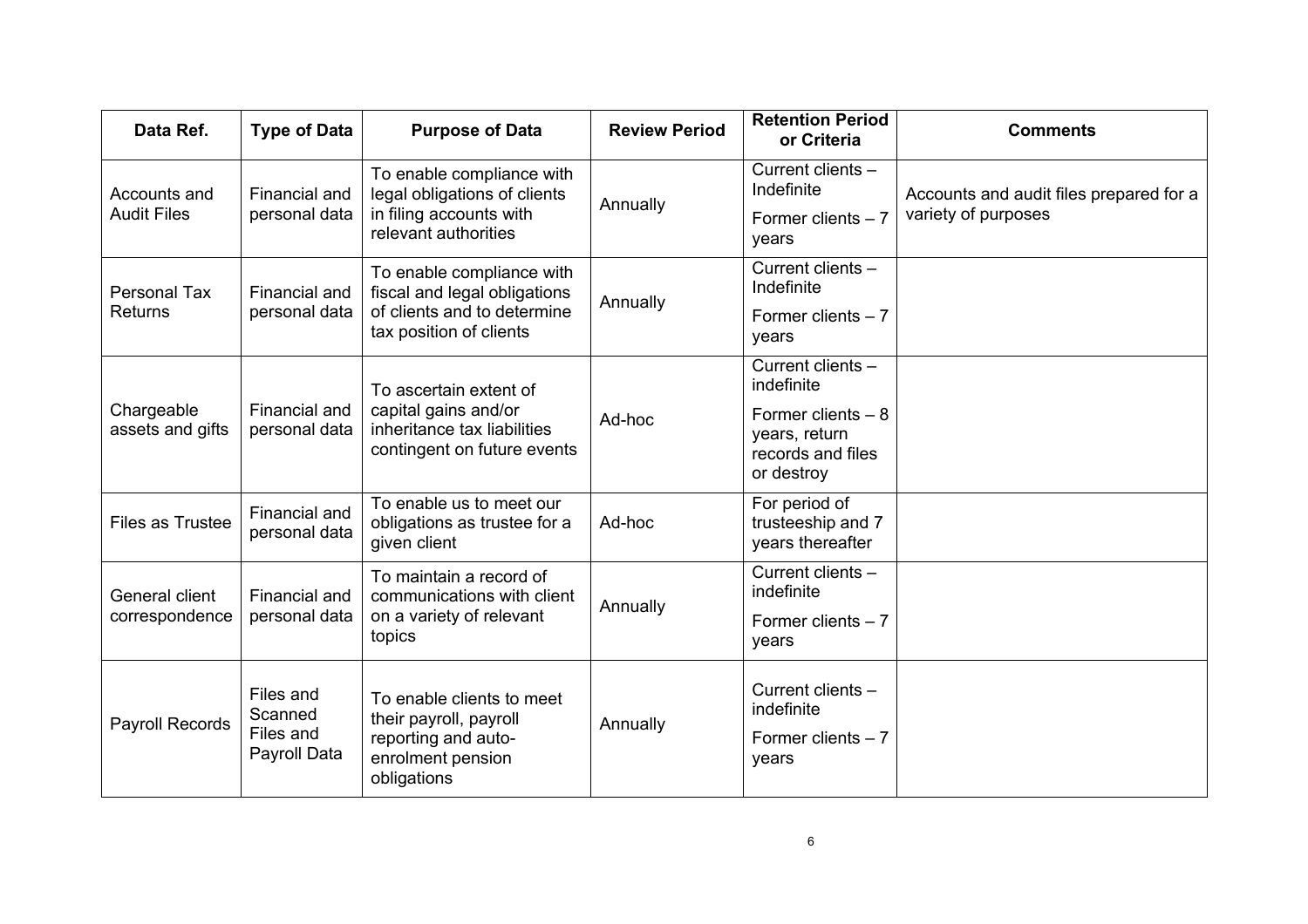| VAT and<br>Bookkeeping<br>Records                 | Financial and<br>personal data                          | To enable VAT returns to<br>be completed for clients<br>and to enable clients to<br>meet their day to day<br>financial record keeping<br>obligations. | Annually | Records - return<br>to client annually<br>if possible<br><b>Current clients</b><br>$Files$ – indefinitely<br>Former clients<br>files $-7$ years |                                                                 |
|---------------------------------------------------|---------------------------------------------------------|-------------------------------------------------------------------------------------------------------------------------------------------------------|----------|-------------------------------------------------------------------------------------------------------------------------------------------------|-----------------------------------------------------------------|
| Permanent<br><b>Audit Files</b>                   | Financial and<br>personal data                          | To maintain a record of<br>pertinent long term<br>information on audit clients                                                                        | Annually | Current clients -<br>indefinitely<br>Former clients $-7$<br>years                                                                               | As required by our regulatory body in<br>undertaking audit work |
| Computer<br>based records                         | Excel<br>Word<br>Central<br><b>PDF</b><br><b>Emails</b> | To enable us to perform the<br>work agreed with clients in<br>our letter of engagement<br>with them                                                   | Annually | Current clients -<br>indefinitely<br>Former clients $-7$<br>years                                                                               |                                                                 |
| Ad-hoc<br>Advisory work<br>for one-off<br>clients | Financial and<br>personal data                          | To enable us to complete<br>ad-hoc and one off<br>assignments as requested<br>by clients                                                              | Annually | Retain for 7 years                                                                                                                              |                                                                 |